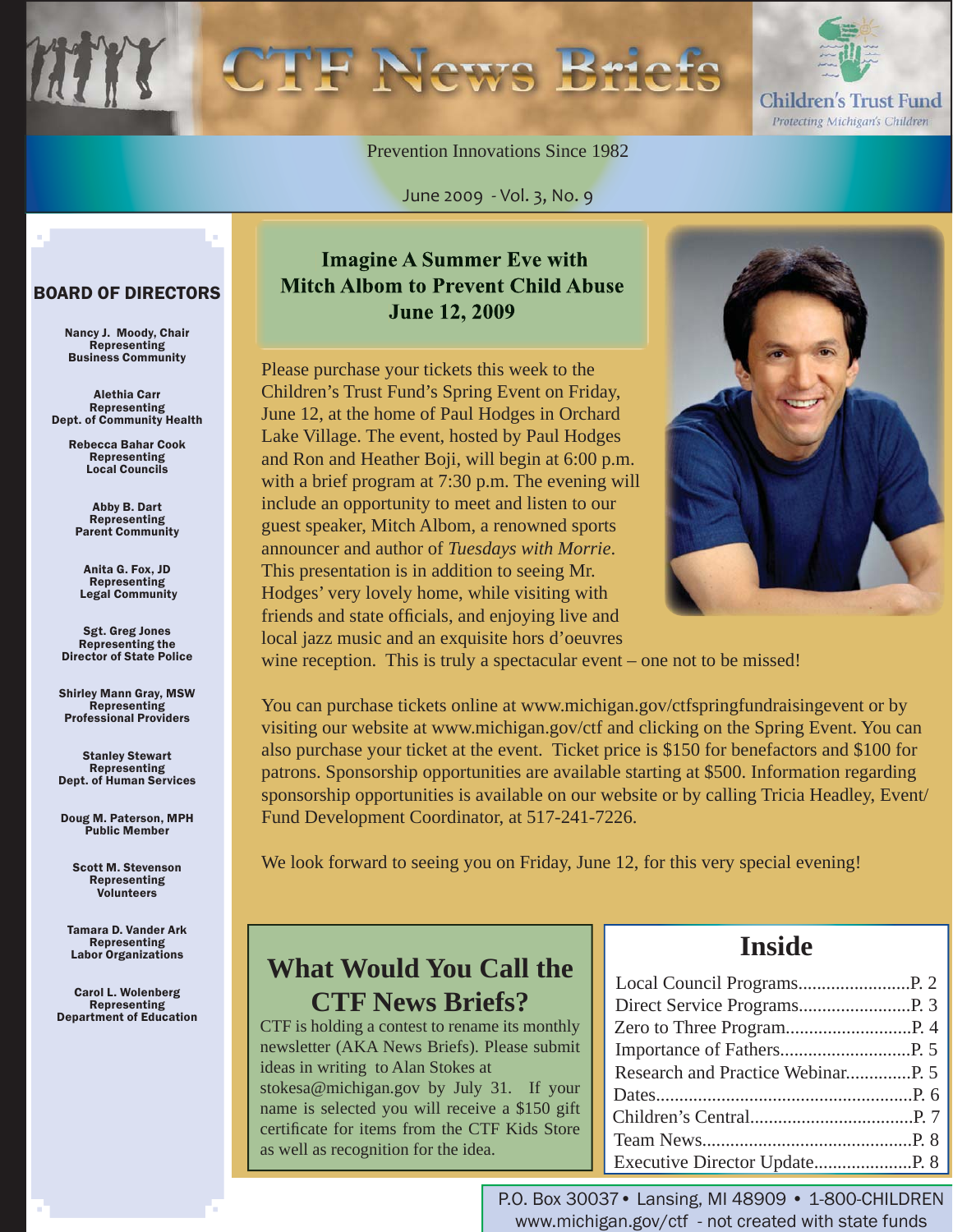# **Local Council Programs**

# **Application Renewals**

- If applicable, please complete and submit your application renewal as soon as possible. The acceptance date was extended until June 30 at 3:00 p.m. However, if a council waits until then, we cannot guarantee that the initial payment will be sent out at the beginning of October. Emily is currently reviewing the applications. She will be sending notes to everyone about the results of the review. If corrections are needed, please complete and resubmit the application in a timely manner. A common reoccurring concern in the renewals is the satisfactory completion of the work plan. Please note that the logic model is the basis of the work plan. Outcomes in the FRIENDS logic model translate to Objectives in EGrAMS. Indicators in the logic model translate to Expected Outcomes in EGrAMS. The exercise of creating a logic model was done to enhance the process of creating a work plan and to develop stronger outcomes. Emily is available for TA as needed.

- If applicable, if you owe second quarter reports (including corrections), please complete and submit as soon as possible. Thank you.



Ross Park Girl Scout Troop #20445 helped the Child Abuse Council of Muskegon County with their "Blue Ribbon Tree" campaign in April.

*Emily Schuster-Wachsberger Local Council Coordinator*

# **Upcoming Local Council Work Group Meetings**

Please note that the meetings will continue to occur the first Thursday of each month, except there is no July meeting.

July - No meeting August 6 @ 10:00 a.m. September 3 @ 10:00 a.m. October 1 @ 10:00 a.m. November 5 @ 10:00 a.m. December 3 @ 10:00 a.m.

### **Internet Safety**



Channing-Bete offers the book "Staying Safe on the Internet: A Guide for Parents." This publication helps parents prevent online abuse in ways that do not interfere with their children being able to use the Internet safely for healthy fun. To order or request a sample, call 1-800- 835-2671. Or visit

http://pcaamerica.channing-bete.com/samples/?src=em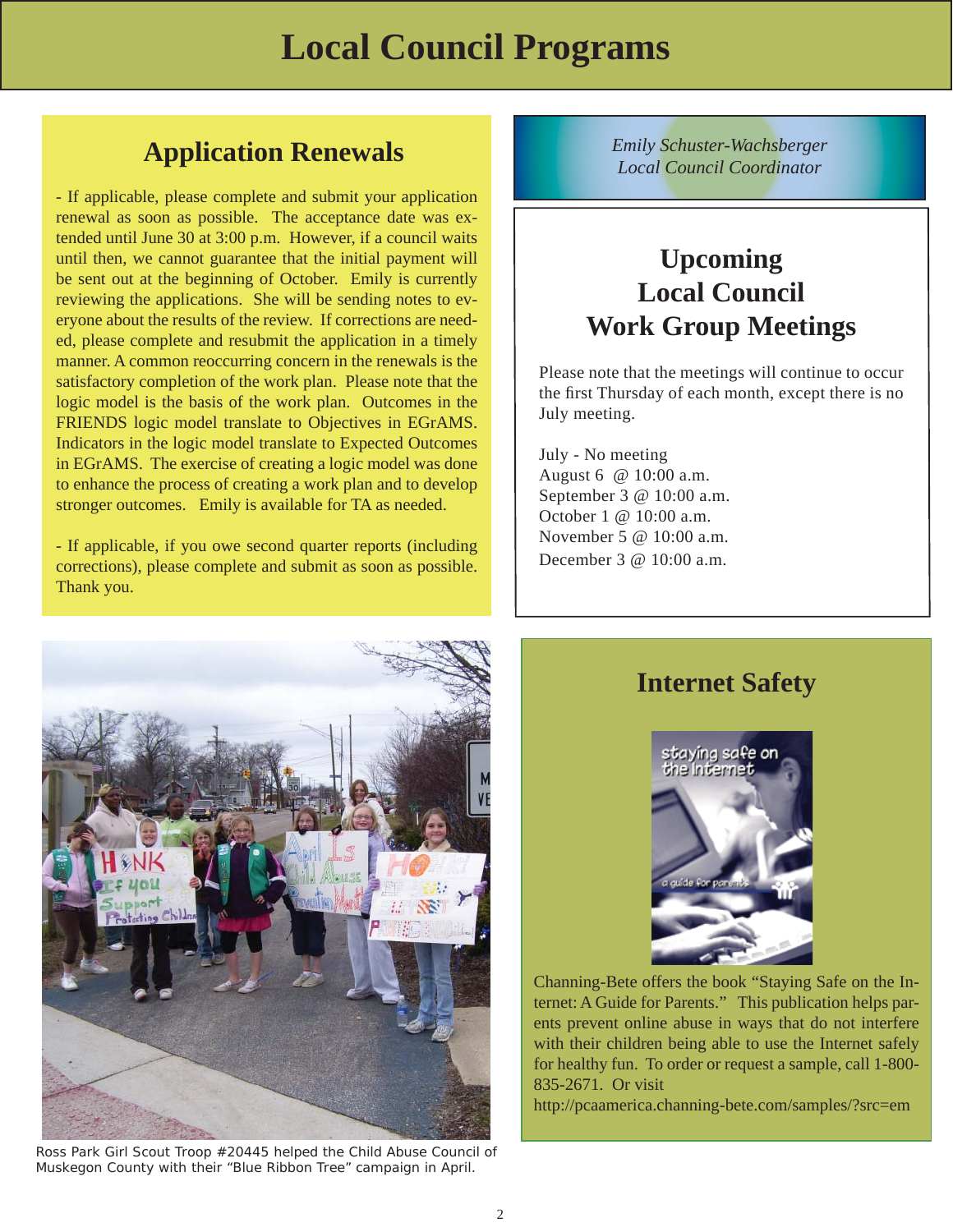# **Direct Service Programs**

*Your commitment to Michigan's communities does not go unnoticed. Thank you! Sylvia Brown Jones Direct Services Grant Coordinator*

CTF direct service grantees continue to provide invaluable prevention services to families under the most challenging of times in Michigan. We must all find innovative ways to work with our community partners toward shared leadership and resources.

Sixteeen of the 30 current direct services grants will be completing their three-year funding cycle on September 30, 2009. CTF will have approximately \$300,000 to support new, enhanced, or expanded FY 2010 – FY 2012 prevention services. The CTF Direct Services RFP process involved six volunteer rating teams that reviewed 32 applications between May 4 and May 6. Each rating team reviewed at least five applications, and one team reviewed seven applications. Each team had a chairperson from the Department of Human Services Division of Contracts and Rate Setting (DCRS). The 32 applications were rated and ranked. I will present this information to the CTF Board Program Committee for review and recommendations on June 11, 2009. The Program Committee will then present their recommendations to the full CTF Board on June 22, 2009. Notification will go out on June 23, 2009. There is a 10 business-day appeal time after notice is sent out. DHS/CTF reserves the right to assign scoring and evaluation factors in its final award recommendations based on the following special needs of community/family/child: to address geographic dispersion and to provide prevention services to special populations, hard-to-reach populations, or populations of greatest needs.

Important Dates to Remember:

 April 20 – 2nd Qtr EGrAMS Progress Reports were due. For those grantees with outstanding reports, please contact me.

 June 30 – Amendment requests due for any changes to your direct services grants.



Meeting identified community needs through these direct service grant agreements, as identified through local council prevention plans. Promoting Responsible Fatherhood Involvement.

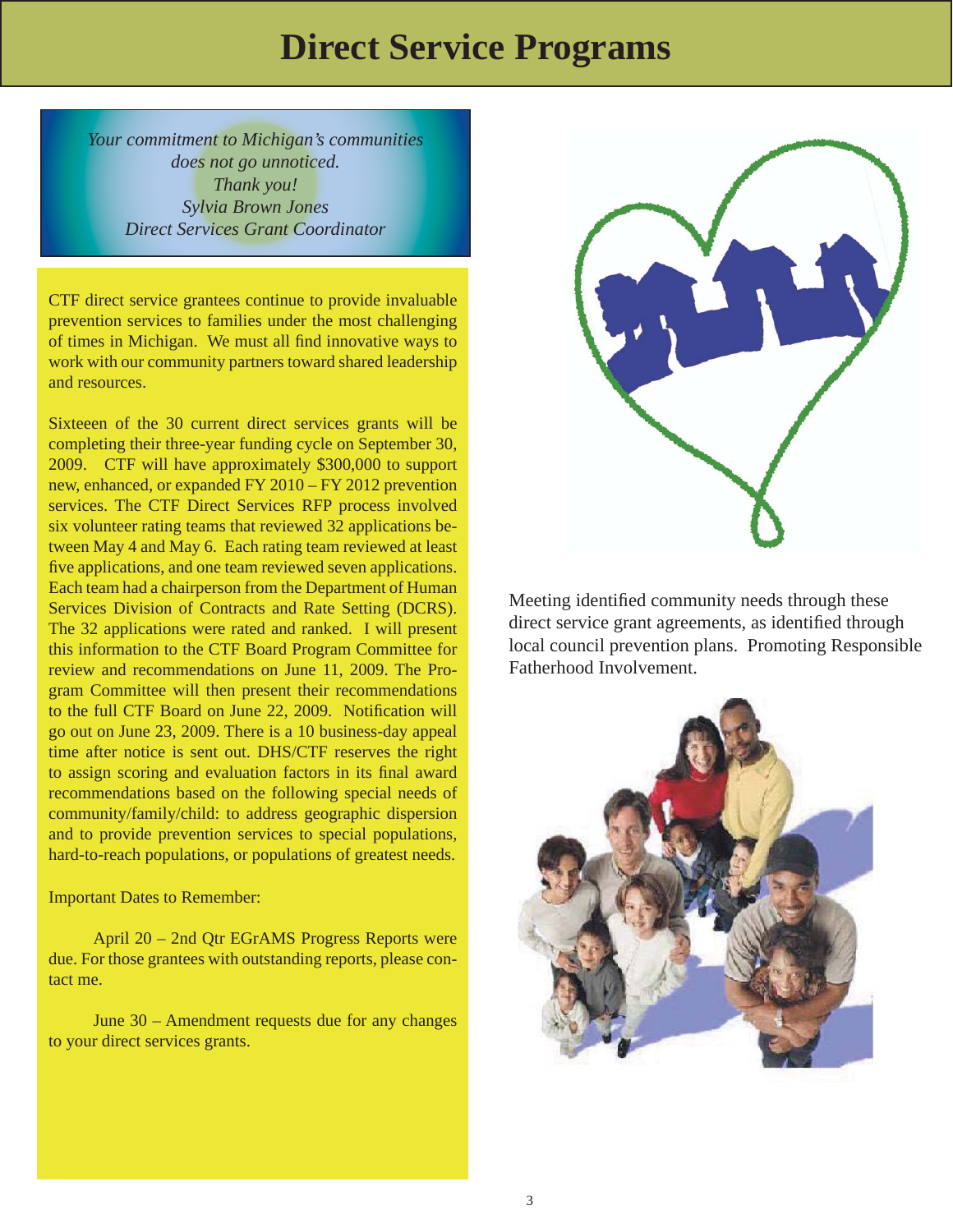# **Zero to Three Program**

*Paul N. Shaheen Interim Executive Director*



In the midst of the state's worst financial crisis in decades, the Zero to Three program, in the recently passed Executive Order, was cut by \$1 million and existing contracts were scheduled to be terminated on July 1, 2009.

CTF, working with the administration, was able to avoid that shutdown, at least through the end of September 2009. A 16% cut to the original grant amount was worked out by Jeff Sadler and DHS, and the contracts have been amended as of this writing. Grantees have 30 days to accept the changes. Jeff is holding a mandatory conference call on Monday, June 8, to field questions.

The governor's 2010 proposed budget does not contain revenues for this program. While initial work in the House and

Senate appropriations committees have restored the program cuts, given the further reductions in state revenues it is highly questionable that the state will have adequate funding to pay for the proposed budget restorations. The future of the program, like numerous others funded by the state, is in serious question.

Efforts are underway to determine if the federal budget, which contains funding for home visitation programs, will be a source for the continuation of the Zero to Three program as well as other early childhood programs.

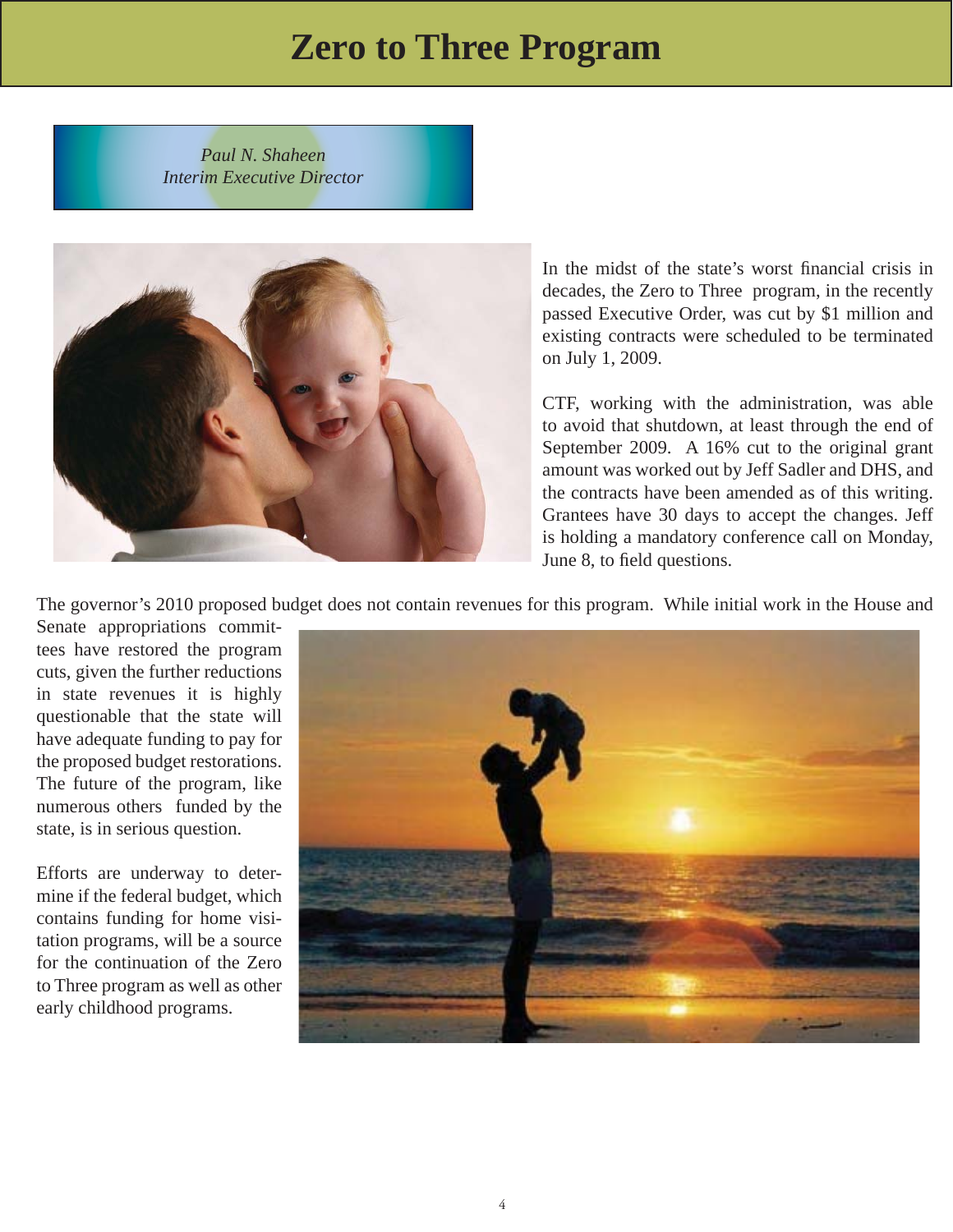### **Importance of Fathers**

Father's Day is June 21, 2009. Growing research shows the importance of fathers in the lives of their children. CTF encourages fatherhood involvement through the Circle of Parents Responsible Fatherhood Initiative.

Jeffrey Rosenberg and W. Bradford Wilcox wrote *The Importance of Fathers in the Healthy Development of Children.* This is part of the Child Abuse and Neglect User Manual series published by the U.S. Department of Health and Human Services. It is an excellent resource with practical ways to strengthen fathers in Michigan communities. The entire publication is available online at no charge at the federal HHS website:

http://www.childwelfare.gov/pubs/usermanuals/fatherhood/ fatherhood.pdf.

A book by the National Fatherhood Initiative called *The Father Factor: How Father Absence Affects Our Youth,* also discusses the importance of fathers. The resource concludes, "The presence of a responsible father prevents child abuse and neglect: Research results show that the presence of a father in the home lowers the likelihood that a child will be physically and/or emotionally abused and neglected. Other results show that compared to living with both parents, living in a single parent home doubles the risk that a child will suffer physical, emotional or educational neglect."

For more information on the importance of fathers, consult the National Responsible Fatherhood Clearinghouse at http://www.fatherhood.gov/faq/importance.cfm.

The National Fatherhood Initiative recently conducted a study on the annual public costs of absent fathers and published it in a study called *The One Hundred Billion Dollar Man.* The results of this study are available online at http://www.fatherhood.org/downloadable\_files/FatherAbsenceCost.pdf.

# **Research Webinar on June 26**

There will be an engaging, interactive webinar on "Prevention: A Dialogue About Research and Practice." The webinar date is Friday, June 26 from 3:30 - 5:00 p.m. EST.

Space is limited. Reserve your Webinar seat now at: https://www2.gotomeeting.com/register/399040218. Please join the webinar 5-10 minutes early to address any technical difficulties you might be experiencing. Please allot 90 minutes for the webinar.

The QIC-EC, established by the Children's Bureau, is dedicated to increasing understanding and knowledge about preventing maltreatment of very young children and converting that knowledge to practice.

Presenters will include Brenda Jones Harden, Richard Puddy, Sandra Alexander, and Deborah Daro. They will discuss the state of research in preventing child abuse and neglect and the key information that surfaced in the literature review. You will have the opportunity to share your knowledge, experiences, and questions related to this issue.



*A father carries pictures where his money used to be. ~Author Unknown*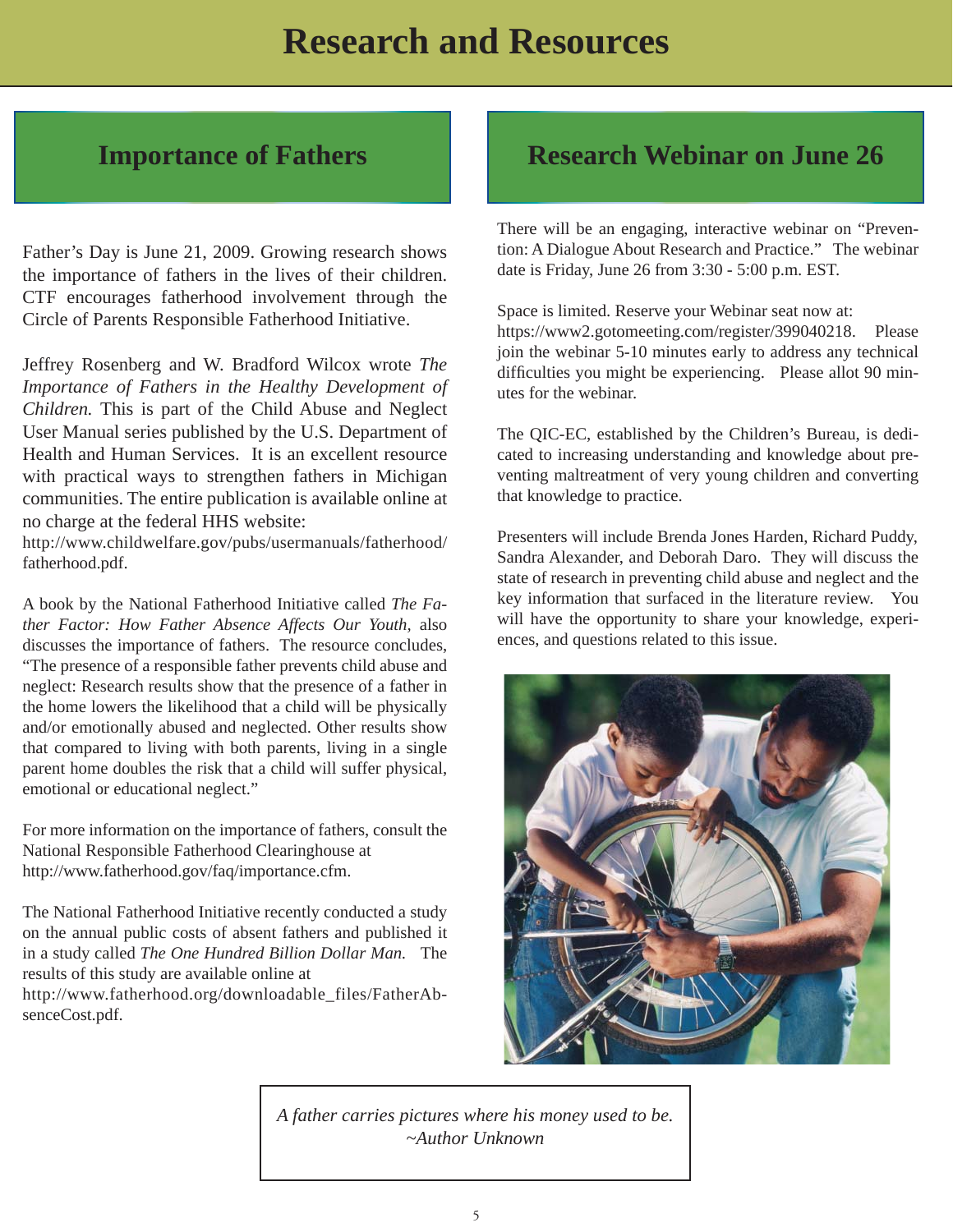# **Dates**

**June 11:** The Program Committee of the Children's Trust Fund will meet at 2:00 p.m. on June 11 at the CTF office. The public is welcome to attend. For more information on attending, contact the CTF office at 517-373-4320.

**June 12:** The CTF Spring Fundraiser with Mitch Albom will be held at the home of Paul Hodges in Oakland County on June 12 at 6:00 p.m. (see information on page 1).

**June 13:** The Alpena/Presque Isle CA/N team is holding its first annual Hospice of Michigan – Exchange Club – CA/N Team Golf Outing Fundraiser on June 13 at the River's Edge Golf Course on Werth Road near Alpena. The event will feature a four-person scramble, 18 holes of golf with cart, and lunch. Cost is \$75 per person (\$300 per team) with registrations limited to 34 teams. River's Edge Golf Club members can register for \$60 per person.

The event will feature door prizes and prizes for Longest Drive and Closest to the Pin. There will also be 50-50's, a Skins Game and a Hole-In-One Contest to win a new car! Mark the date on your calendar, get a foursome together, and come out to have some fun. All CA/N Team proceeds will be used to fund child abuse prevention efforts in Alpena and Presque Isle counties.

**June 13:** The Women of Bloomfield will hold their annual juried "Arts and Crafts Show" on Saturday, June 13 from 10:00 a.m. until 6:00 p.m. at the Birmingham Masonic Temple, 37537 Woodward in Bloomfield Hills. Proceeds support CARE House services (CTF's Oakland County Local Council).

**June 19:** The Children's Advocacy Center of Saginaw County (Saginaw CAN Council) will hold its 11th Annual Golf Outing on Friday, June 19, at the Swan Valley Golf Club. For more information please contact Bonnie Skornia at (989) 752-7226.

**June 22:** The Children's Trust Fund Board will meet on June 22 at 1:30 p.m. at the DTE Energy Office,  $101 S$ . Washington Square, Ste. 700, Lansing, MI. The public is welcome to attend. For more information on attending, contact the CTF office at 517-373-4320.

**June 26:** In honor of the 100th Anniversary of Father's Day, United Methodist Community House of Grand Rapids is hosting a *Dad's Legal Clinic* on June 26 at 6:00 p.m. (pizza begins at 5:30 p.m.) at 904 Sheldon SE, Grand Rapids, MI. Child care is provided. The clinic will provide free legal advice from experts on the topics of child custody, child support, parenting time and paternity establishment.

**June 29:** The Exchange Club of Troy, a service club that works to prevent child abuse and neglect, is holding its annual "Charity Golf Outing" on Monday, June 29, at the Devil's Ridge Golf Club in Oxford. For event tickets or sponsorship information, contact Tim Wolber (timothy.wolber@communitycentralbank.com) or call 248-321-4062.

**August 14:** The 11th Annual Giving Hope Golf Scramble to benefit Child & Family Services (CTF's Ingham County Local Council) and their various programs is scheduled for 9:00 a.m. on Friday, August 14, at Walnut Hills Country Club. Teams of four, individual players, sponsors, and volunteers are being sought. For more information call 517-882-4000.

**September 14:** The Children's Trust Fund Board will meet on September 14 at 1:30 p.m. at the DTE Energy Office, 101 S. Washington Square, Ste. 700, Lansing, MI. The public is welcome to attend. For more information on attending, contact the CTF office at 517-373-4320.

**September 30:** The Children's Trust Fund's 7th Annual "Cherish the Children" Signature Event Auction will be held on the evening of September 30, 2009, at the Lansing Center. For more information visit the Signature Event page of the CTF website.

**October 19-20:** The University of Michigan Medical School will hold its 28th Annual Michigan Statewide Conference on Child Abuse & Neglect on October 19- 20, 2009, at the Inn at St. John's in Plymouth, MI.

**November 12-13:** CTF's Annual Training Conference will be held at the Kellogg Center on the campus of Michigan State University on November 12-13, 2009. All CTF grantees are required to attend on Nov. 12. More information to follow in the July News Briefs.

*Please let Alan Stokes (stokesa@michigan.gov) know if you have key dates that you would like shared with others through the CTF News Briefs.*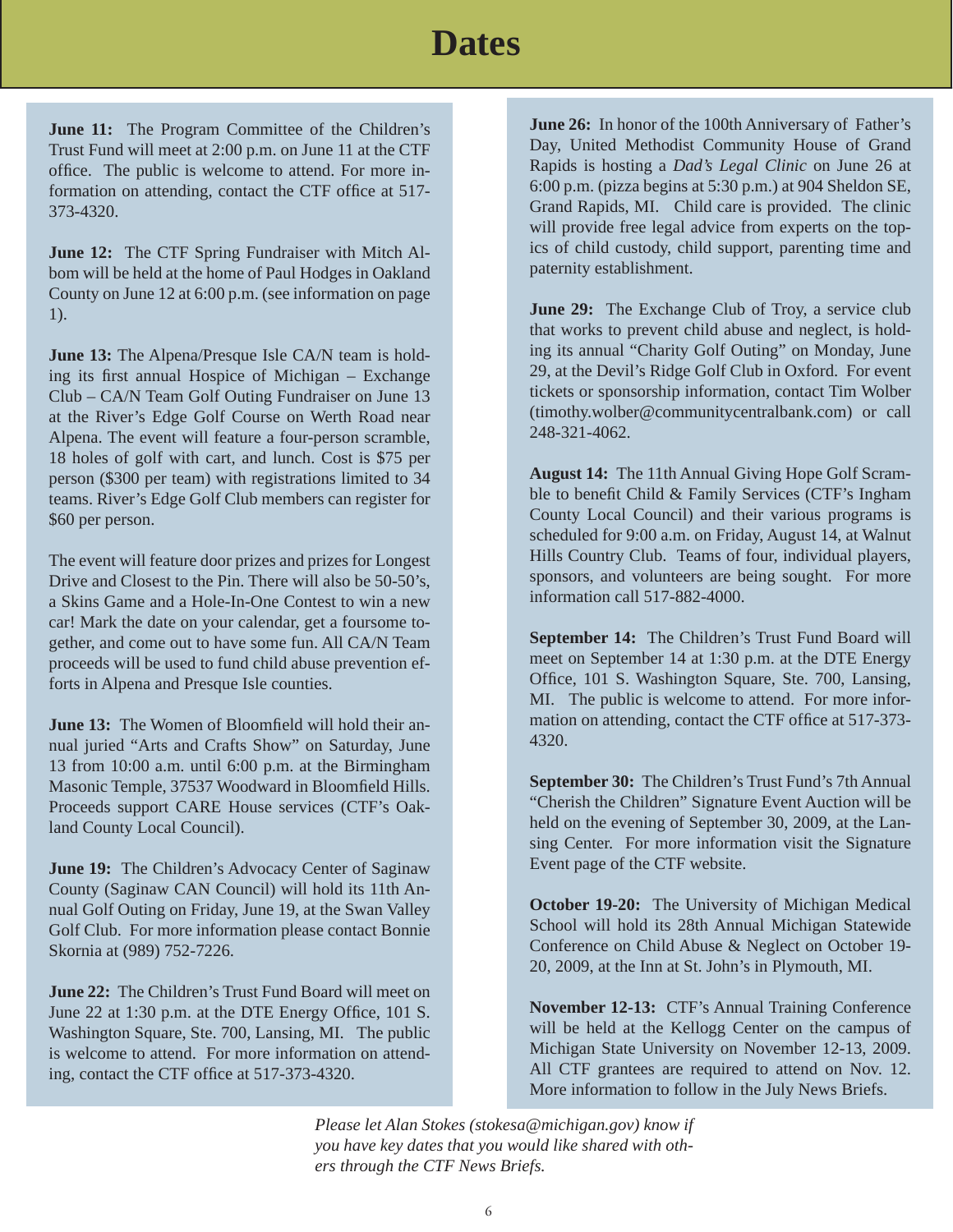#### News on the Ethical Treatment of Children from MSU-APRR Children's Central

#### **MSU department enlists 40 volunteer summer interns to support child abuse prevention and other non-profi t causes**

Forty undergraduate students in Michigan State University's Department of Advertising, Public Relations, and Retailing programs (APRR) have accepted volunteer internships working in CTF local affiliates and other non-profit agencies because of efforts stimulated by the department's relationship with the Children's Trust Fund (CTF). CTF and local councils across the state received 18 student interns. The MSU department and CTF jointly approached the Michigan Non-Profit Association (MNA), a statewide coalition of more than 1,100 Michigan-based non-profit organizations, and were able to place the remaining 22 students.

#### **Catalog of fundraising opportunities in fi nal edit before distribution to CTF local councils**

The catalog of fundraising ideas, created by student projects in the Promotions and Sponsorships course at MSU, is in its final stages of editing. Thirty student projects have been condensed and summarized in this catalog. All proposals are adaptable to local councils. The catalog offers a variety of ideas ranging from golf outings to black-tie dinner auctions. Once councils have read the catalog of fundraising events, they can contact MSU (contact information is in the catalog) to receive the full student version of the proposal.

#### **News anchor Katie Couric and CBS run weeklong series devoted to Children of the Recession**

From CBS News: During the week of May 25, 2009, Katie Couric spearheaded a weeklong series on "Children of the Recession" featuring original reporting from multiple vantage points, including the Early Show and the Evening News. Segments cover foster care, the psychological impact of the recession on children, rising rates of child abuse and neglect, how to talk to kids about the economy, and homeless children. Prior to filming, Couric reached out to blogging mothers to seek input on angles to cover, personal anecdotes, and programs that are making a difference. To view or read all segments from the week visit http://www.cbsnews.com/sections/business/childofrecession/main504103.shtml.

#### **Other Voices: Child abuse affects everyone**

*From TheUnion.com (4/18/09):* A study sponsored by the PEW Charitable Trusts and conducted by Prevent Child Abuse America, found that our nation spends \$103.8 billion on child abuse and neglect. This breaks down to \$33 billion for the direct costs of hospitalization, mental health services for children and their families, operating the child welfare system, and costs for law enforcement related to reported child abuse. Another \$70.6 billion of indirect costs include: special education expenses, juvenile justice system costs, mental health care, adult criminal justice system costs, and an estimated loss of productivity. This is a staggering number. But there's good news. The Administration on Children, Youth, and Families reports that research points to five factors that protect families and children. These factors are:

• The development of a nurturing bond and early attachment between infant and caregiver — this is essential to healthy development of the child and the groundwork for all that follows.

• Knowledge of parenting and child development — this makes for realistic expectations of children, facilitates appropriate discipline, and makes it possible to recognize and apologize when a parent blows it.

• The resiliency of the parents — parents who are resilient tend to keep their cool in all types of challenges and circumstances.

• Social connections — are important for the health and wellbeing of families. Support, generational wisdom, and getting respite are made possible by one's social connections.

• Last, concrete support for parents — this basically translates to good jobs, adequate housing, and access to food and schools. Having one's basic needs met makes parenting easier.

What are the implications of these protective factors on developing prevention strategies? Solutions to prevent child maltreatment must make a nurturing connection with families as well as nurture and support the connection between parents and children. No longer is social services about fixing individual families or individuals. It is about fostering caring social connections. See http://www.theunion.com/article/20090418/OPINION/904179973/1024/NONE for more information.

#### **Children's Central Website**

Be sure to check out the website for Children's Central at http://www.childrenscentral.msu.edu/. It is packed with helpful resources and information on this program.